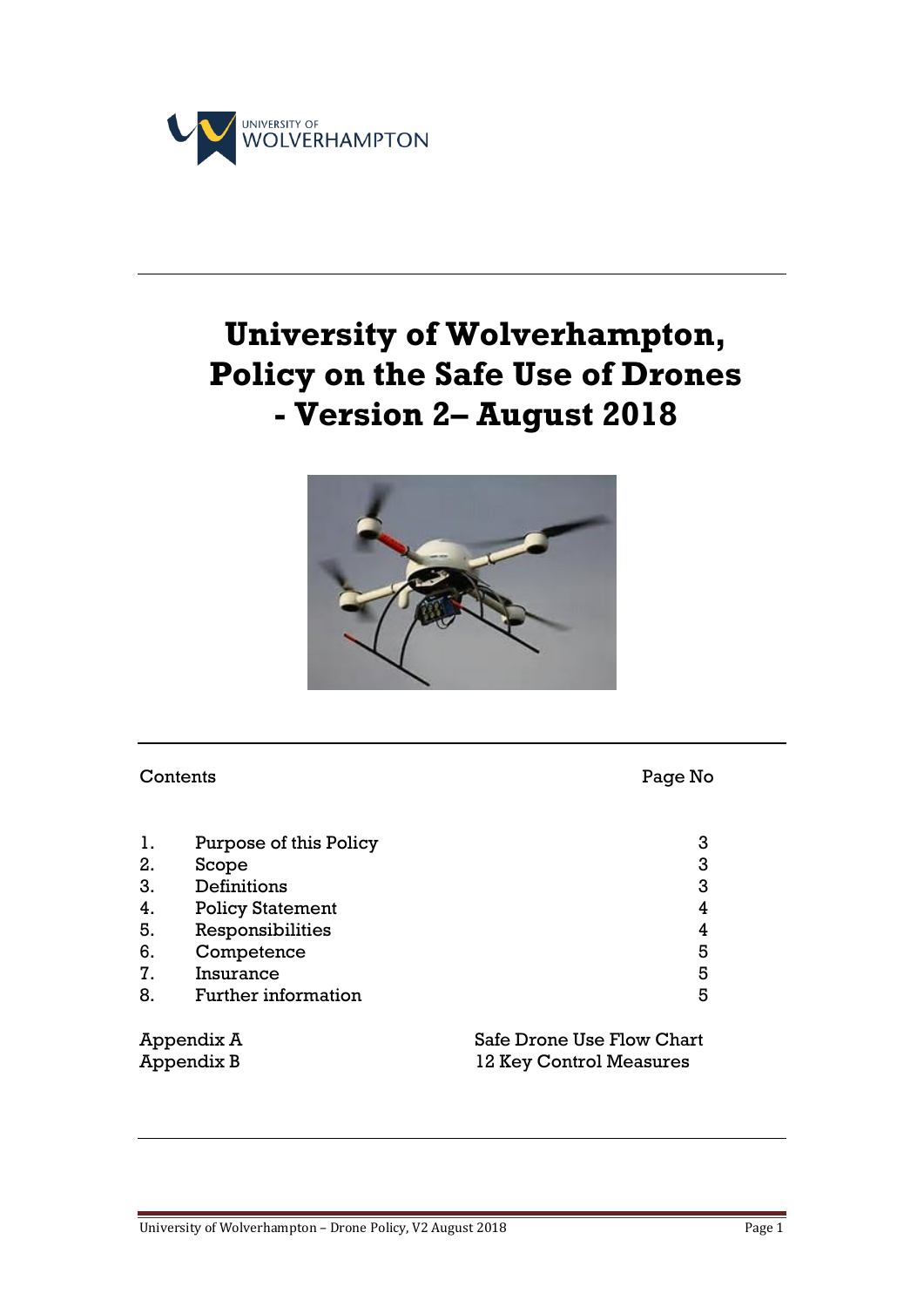# Policy Approval Procedure

| <b>VERSION:</b>          | $\mathbf{2}$                    | <b>AUTHOR/</b><br><b>OWNER:</b> | <b>Health and Safety Department</b> |
|--------------------------|---------------------------------|---------------------------------|-------------------------------------|
| <b>Approved</b><br>Date: | 1 <sup>st</sup> October<br>2018 | <b>Approved</b><br>By:          | <b>Corporate Management Team</b>    |
| Review<br>Date:          | <b>June, 2020</b>               |                                 |                                     |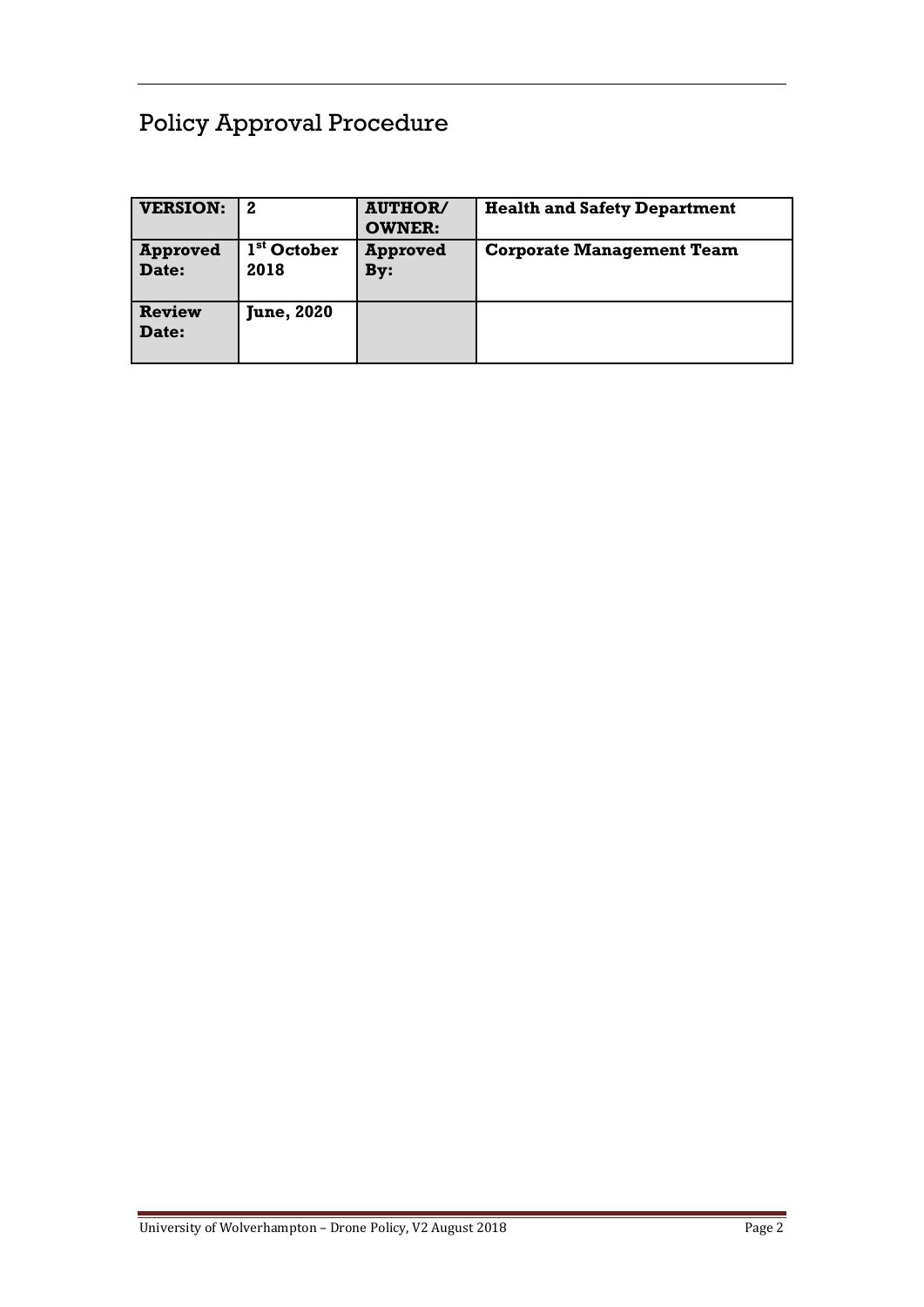# **University of Wolverhampton – Drones – Policy**

#### **1. Purpose**

**1.1** The use of Drones- Unmanned Aerial Vehicles (UAVs) is becoming increasingly widespread throughout academia and industry as the cost of the technology declines and the potential applications are understood. Within the University of Wolverhampton there are a number of people using or considering the use of UAVs, primarily for teaching or research purposes. This policy outlines how the University will manage risks from the use of UAVs within its activities.

#### **2. Scope**

- 2.1 This policy applies to all in the University of Wolverhampton community: including students (Induding SU); staff; contractors; partners and visitors who use UAVs, both on university campuses and offsite, indoors and outside, for the purpose of University business.
- 2.2 This policy specifically addresses UAV types of either fixed or rotary wing, but with a total mass of under 20kg (take-off weight) known as small unmanned aircraft (SUA or SUAS). Any request to work with UAVs above this are outside of this policy and will be managed on an individual basis.
- 2.3 This policy does not cover the commercial use of UAV/SUAS For further information on commercial use of UAV's please contact:

University of Wolverhampton Science Park, Business Solutions,

Alessandro Nicholas, [A.Nicholas2@wlv.ac.uk](mailto:A.Nicholas2@wlv.ac.uk) Maninder Sembhi, [Manni@wlv.ac.uk](mailto:Manni@wlv.ac.uk)

2.4 This policy does not include UAVS over 20kg.

#### **3. Definitions**

- 3.1 CAA Civil Aviation Authority who are the regulatory and enforcing agency for the law concerning these aircraft.
- 3.2 UAV- Unmanned Aerial Vehicles.
- 3.3 SUA/ SUAS Small Unmanned Aircraft (any unmanned aircraft other than balloons or kites with a mass less than 20kg including any payload)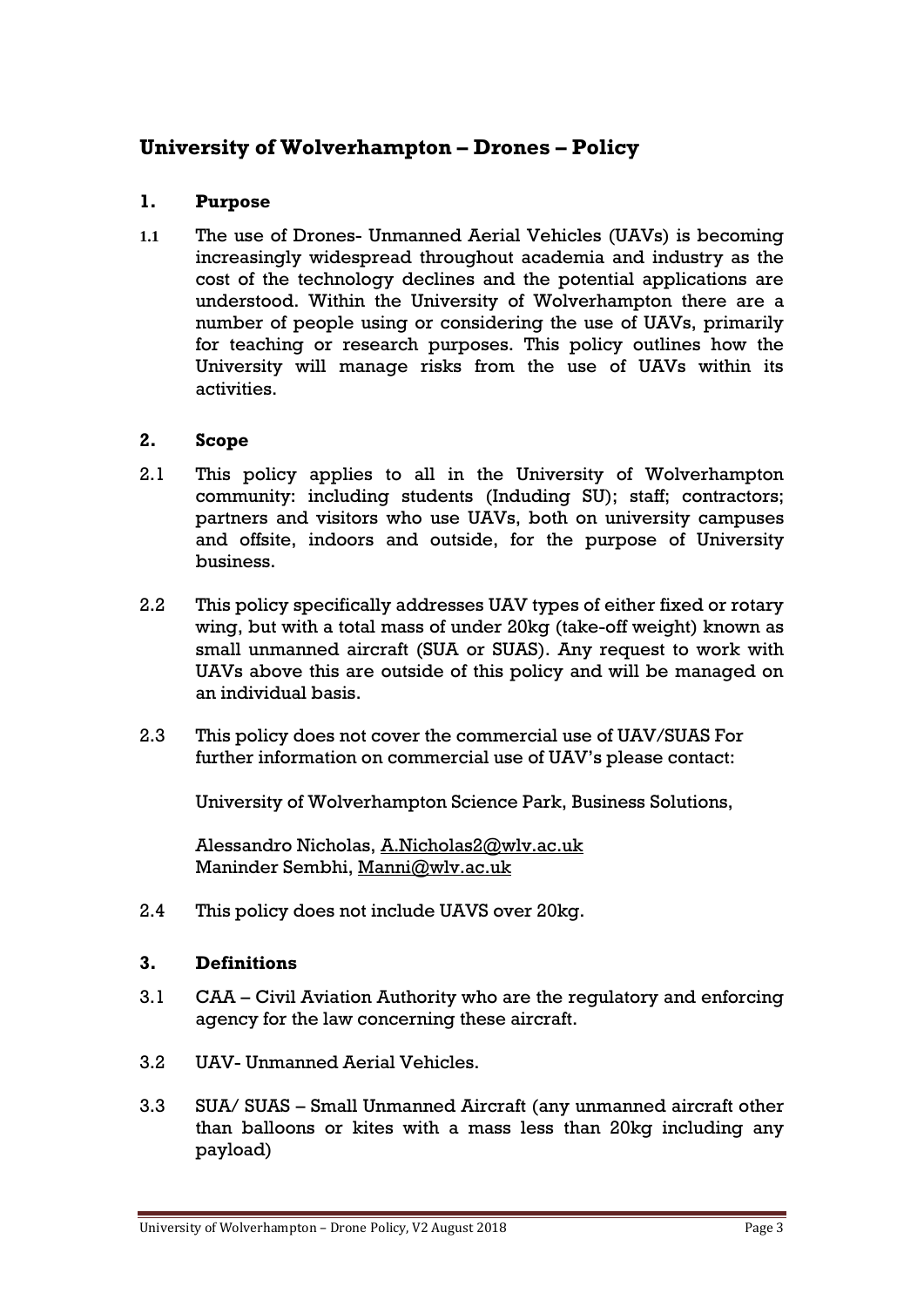- 3.4 ANO Air Navigation Order.
- 3.5 Commercial Operations- work for which valuable consideration is given or promised in respect of the purpose of the flight (i.e. commercial activity).
- 3.6 Congested Area- Any area which is substantially used for residential, commercial, industrial or recreational purposes.
- 3.7 PFCO- Permission for Commercial Operations.

#### **4. Policy statement**

- 4.1 This policy supplements the Health and Safety Policy of the University of Wolverhampton, setting out how the University will meet its legal duty to manage the risks from Unmanned Aerial Vehicles under the Air Navigation Order  $2009$   $(ANO)^1$ , Health and Safety at Work Act 1974 (HSWA) and the Data Protection Act 1998 (DPA).
- 4.2 The Board of Governors are ultimately responsible for the implementation of this Policy; however senior managers are responsible for compliance with the Policy through the implementation of local procedures in relation to the safe use of drones.
- 4.3 Any operator of a UAV/SUAS is responsible for the safety of that flight operation. They must ensure they are aware of and complying with the requirements of the relevant CAA guidance and local procedures.
- 4.4 This Policy is designed to effectively manage and minimise risks to any persons or property which may be harmed by contact with UAV/SUAS and to ensure compliance with legal requirements, in particular the University of Wolverhampton commits to:
	- Prevent so far as reasonably practicable, any harm occurring to persons or property through the use of SUAs by any person within the University.
	- Ensure all use of SUAs complies with the requirements of ANO Articles 166 and 167 and the Data Protection Act.
	- Ensure that Faculties and Service Departments that propose to use SUAs have local procedures in place for the safe use of SUAs.

 1 Specifically Articles 138, 166,167, and 255.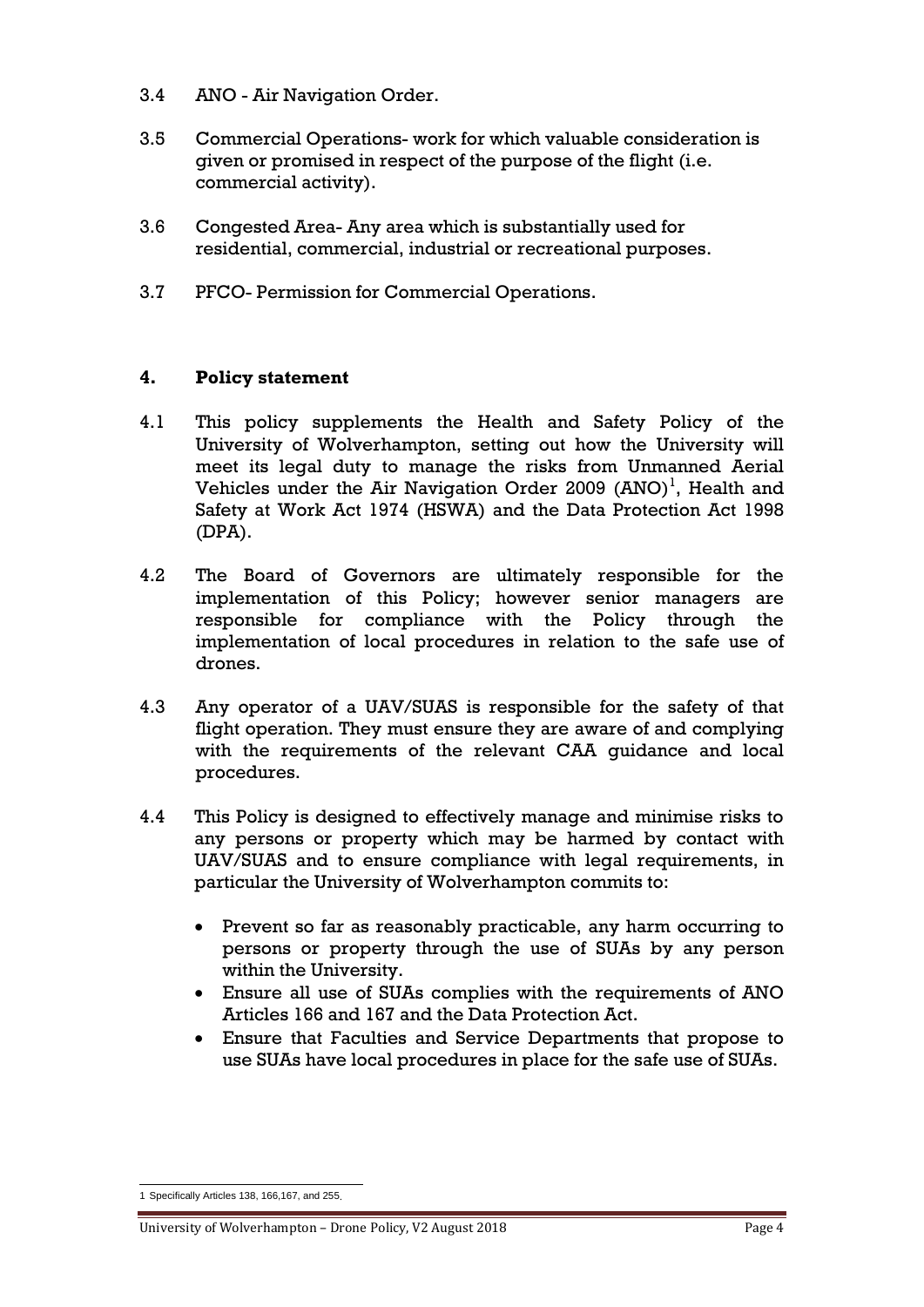#### **5. Generic health and safety considerations**

- 5.1 UAS are considered to be work equipment, as defined by the Provision and Use of Work Equipment Regulations 1998. The UAS must therefore be;
	- Suitable for the intended use;
	- Safe for use, maintained in a safe condition and inspected to ensure it is correctly constructed and does not subsequently deteriorate;
	- Used only by people who have received adequate information, instruction and training;
	- Accompanied by suitable health and safety measures, such as protective devices and controls.

These will normally include emergency devices, adequate means of isolation from sources of energy, clearly visible markings and warning devices.

#### **Responsibilities**

- 5.1 Heads of Department.
	- Providing permission and approving the use of SUAs in respect of teaching, learning, research and undertaking surveys;
	- Ensuring that suitable and sufficient risk assessments are completed by competent persons in respect of each flight;
	- Ensuring that if the activity is off campus, then the landowner/Leaseholder or other occupier has granted permission that the UAV/SUAS can be used.
	- To ensure that appropriate approval of the activity is in place.(see appendix B for checklist)
- 5.2 Staff and Students.

Those academic line managers and supervisors who use or are approached by individuals who wish to fly SUAs in their teaching, research and consultancy activities will direct staff and students to relevant drone information sources included in the Further Information section of this policy.

In line with the CAA "Drone Code" staff and students who fly an aerial drone or SUAs are responsible for each and every flight. In summary, these responsibilities are:

- Understand the flight specific risk assessment conducted for each flight;
- Conduct an on-site survey prior to any flight;
- Keep the drone in visual line of sight at all times. This is classed as 500m (1,640.42 ft) horizontally;
- Exercise Keep the drone below 400 ft  $(121.92m)$  vertically;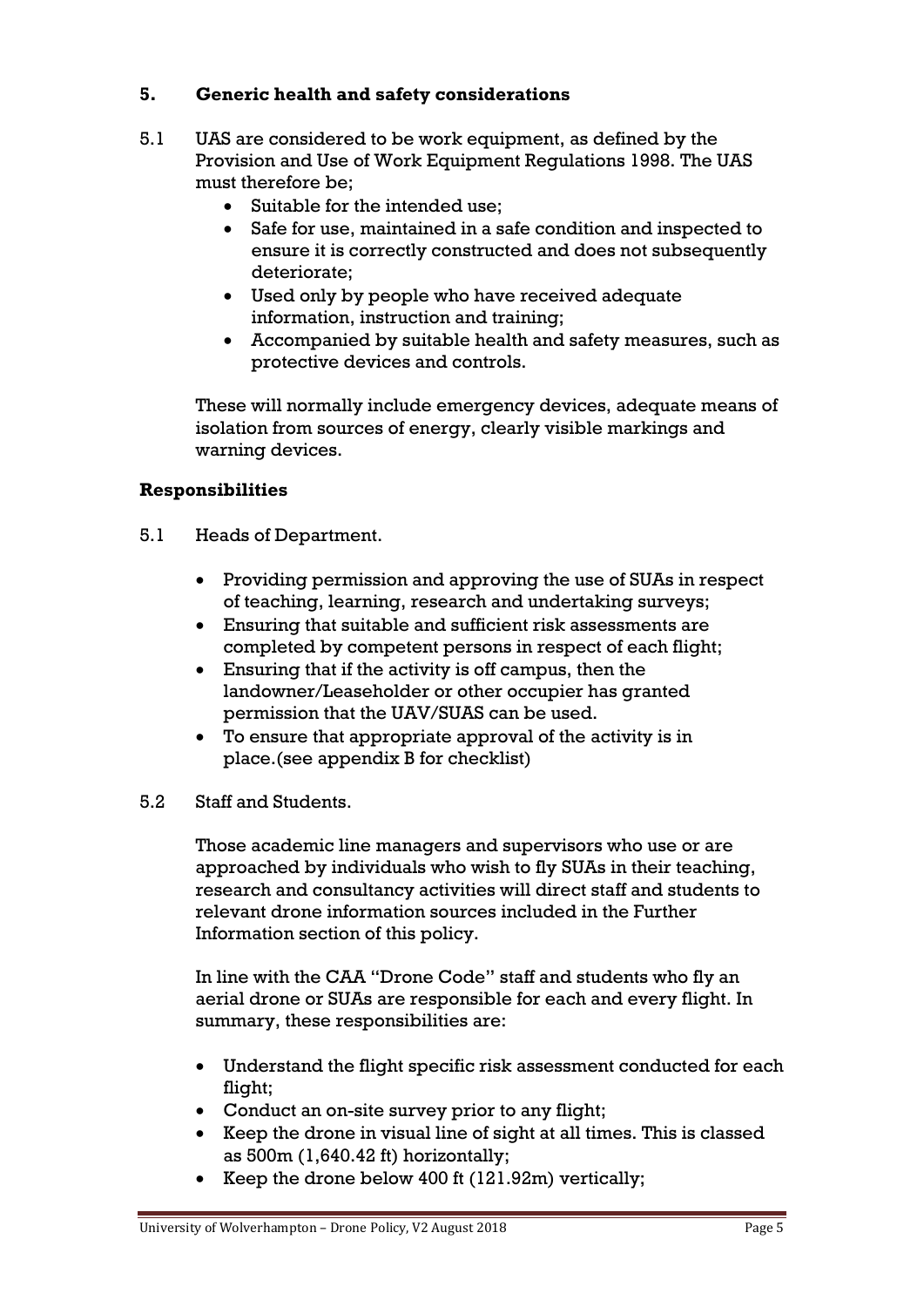- If fitted with cameras, keep the drone 50m away from people, vehicles, buildings, 150m away from any congested area and 150m away from an organised open-air assembly of more than 1000 persons;
- Avoid collisions and do not fly near aircraft, helicopters and airports.

#### **6. Competence**

- 6.1 All individuals seeking to fly a SUA, on behalf of the University, must be competent (have the right knowledge, skills and experience) to do so.
- 6.2 Any individual flying a SUA for commercial operations for the University must hold a CAA Permission for Commercial Operations, PFCO (formally known as PFAW).

#### **7. Insurance**

- 7.1 Prior to flying an SUA, the individual responsible for the activity must ensure that there is adequate insurance provision. They should contact the University's Insurance Officer to ensure that the University's insurers are aware and have provided cover for their activities.
- 8. Incident Reporting

Any accidents, incidents or near miss involving drones or drone activity should be reported via the University online accident reporting system on the following link <https://secure60.prositehosting.co.uk/sssl/WLVAC/>

Also directly to the CAA - <http://www.aviationreporting.eu/>

#### **Further information**

[Civil Aviation Authority](https://www.caa.co.uk/Consumers/Model-aircraft-and-drones/Flying-drones/) – UAV Safety Advice

[CAP 722: Unmanned Aircraft System Operations in UK Airspace](https://www.google.co.uk/url?sa=t&rct=j&q=&esrc=s&source=web&cd=1&cad=rja&uact=8&ved=0ahUKEwil_tO7wvrMAhULAsAKHWRMBpgQFgggMAA&url=http%3A%2F%2Fpublicapps.caa.co.uk%2FCAP722&usg=AFQjCNGABXooP-x26AnasRJlMl5-NDDjGA)

<http://dronesafe.uk/drone-code/>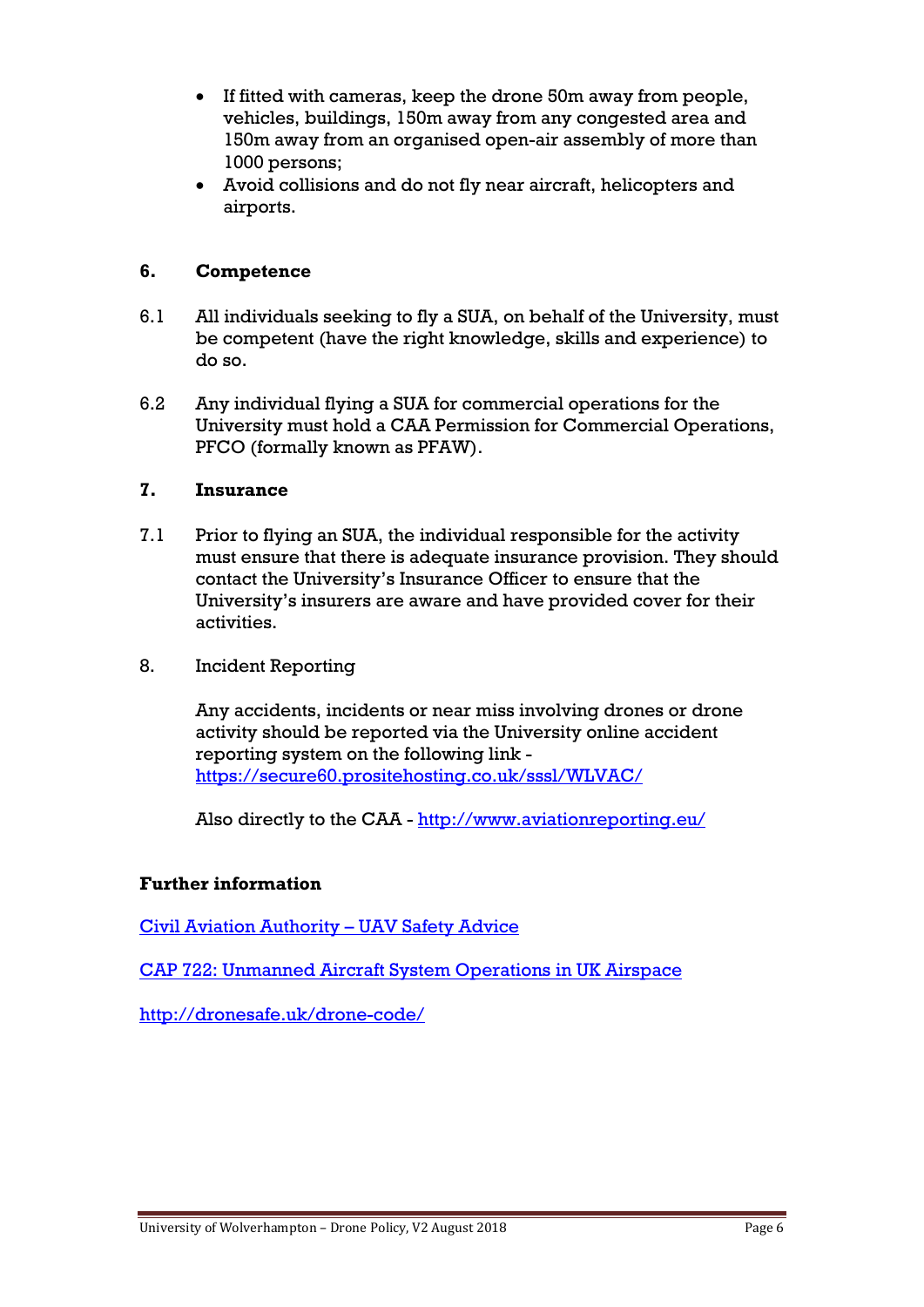## **Appendix A**